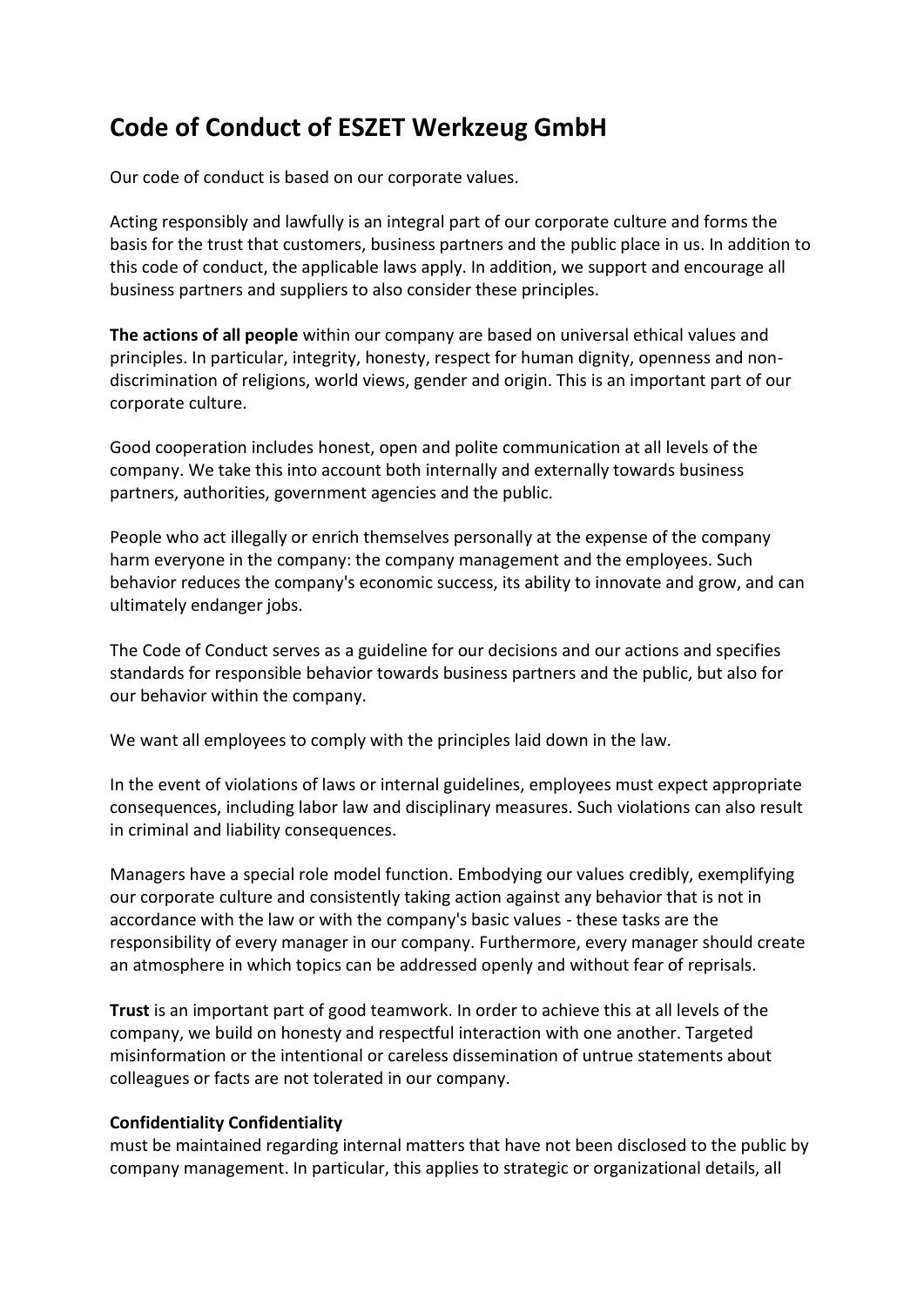production processes and innovations in development or figures from internal reporting. This principle also applies to all employees after the end of the employment relationship.

#### **Fair treatment of business partners**

Our business partners (eg customers, suppliers, agents and consultants) can expect to be able to rely on us as a lawful business partner. We treat all business partners and third parties fairly and support respectful cooperation.

## **Law and order**

We expect our business partners to comply with the law and the law in their business practices. Personal relationships or interests must not influence business activities.

## **Dealing with finances**

We have set ourselves the goal of continuing and developing the company as an independent family business. It is important to us to use money as a resource in a sustainable manner and to avoid wasting money.

# **Handling of information**

We are aware of the high sensitivity of the personal data of our customers, employees and suppliers as well as the company's own data. We protect them through careful and trusting handling. The data will only be used within the permitted framework. If the information is passed on, it must be checked whether the recipient is entitled to receive it. This applies both inside and outside the company. In addition, the requirement of secrecy applies to prevent internal information from becoming public.

Within the scope of their tasks and beyond, every employee is obliged to comply with the data protection regulations as well as the statutory and company regulations on information security. Misuse of confidential data is strictly prohibited.

# **Environmental protection**

We are aware of our responsibility towards the environment and future generations. Within the scope of our influence, we strive for permanent support of the natural environment and conservation of its resources. At our location, we use the best possible, environmentally friendly practices that we continuously improve: "Lights off when you leave" as well as the purchase of energy-optimized devices or improved settings on technical systems. The regulations and standards for environmental protection must be met at our production sites. In addition, we use natural resources very responsibly and with foresight.

# **Social Responsibility**

The well-being of everyone who is in the sphere of influence of our company is important to us. We expect the same from our suppliers and partners. Respect for internationally recognized human rights is the basis of all our business relationships.

# **Appreciation**

We value every single employee as an individual personality. The appreciation goes far beyond the economic benefits for the company. We treat our employees and business partners with fairness and tolerance. Any kind of discrimination, sexual harassment or personal attacks are against our company principles and will not be tolerated.